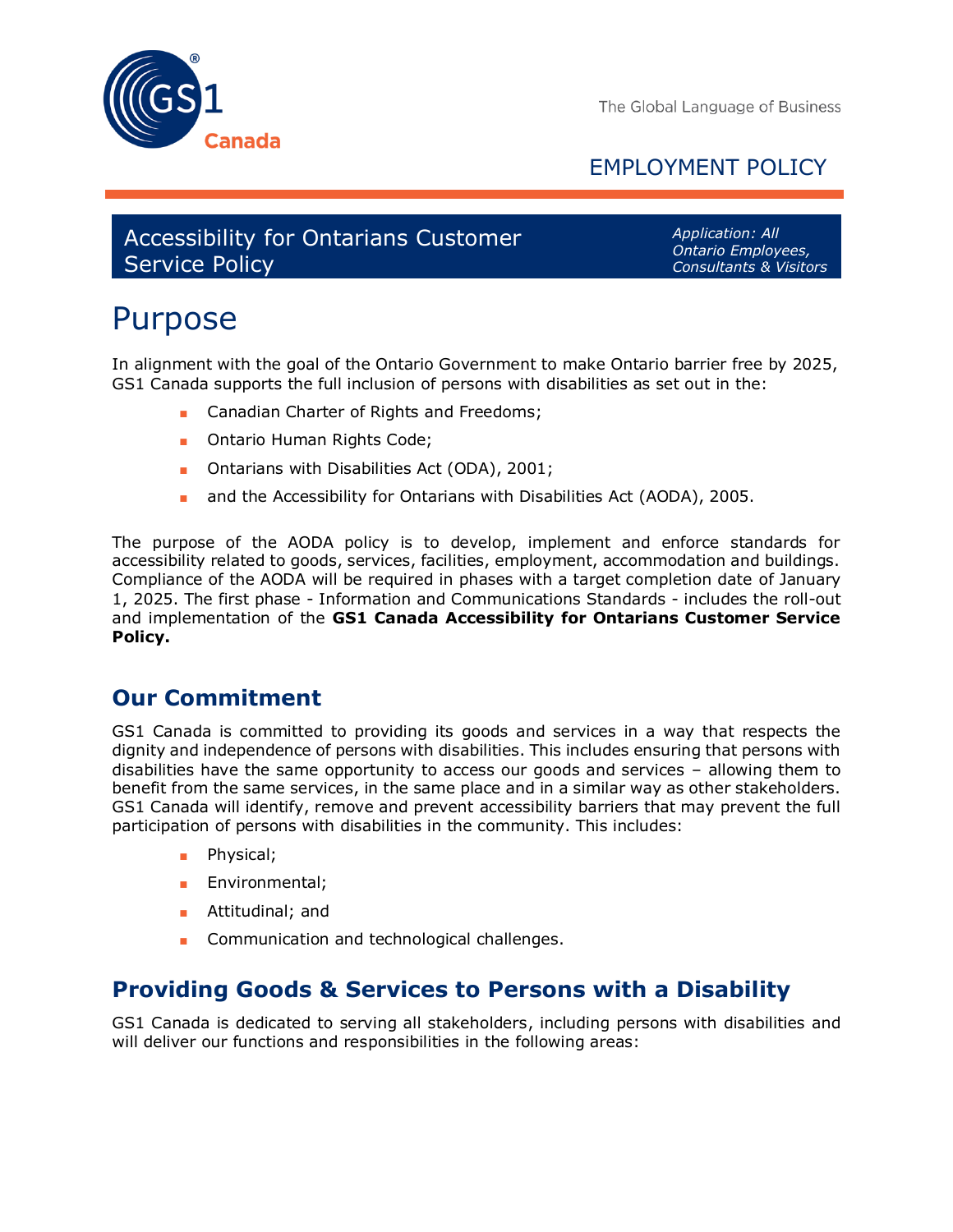## **Training for Staff**

GS1 Canada will ensure that all persons to whom this policy applies receives training as required by the Accessibility Standards for Customer Service regulations. In addition, training will be provided to GS1 Canada employees as part of the orientation training for new employees, and as needed.

The training material will explain:

- The purpose of the Accessibility for Ontarians with Disabilities Act, 2005;
- The requirements of the Accessibility Standards for Customer Services;
- Information about GS1 Canada's policies, procedures, and quidelines pertaining to the provision of our services to users with disabilities;
- How to interact and communicate with persons with various types of disabilities;
- How to interact with persons with disabilities who use an assistive device or require the assistance of a service animal or support person;
- How to use the equipment or devices available on the premises that may help with the provision of services to persons with disabilities.

Employees will be trained on policies, practices and procedures that affect the way goods and services are provided to persons with disabilities. GS1 Canada will ensure that third parties providing services on behalf of GS1 Canada undertake training in accessible customer service as outlined above.

GS1 Canada will keep records of training provided including dates and the number of participants involved in the training.

### **Assistive Devices**

GS1 Canada is committed to servicing persons with disabilities who use assistive devices to obtain, use or benefit from our goods or services. We are committed to ensuring our staff is trained and familiar with various assistive devices that may be used by customers with disabilities while accessing our goods or services.

#### **Telephone Services**

GS1 Canada is committed to providing fully accessible telephone services to our stakeholders. We will train staff to communicate with stakeholders and subscribers over the telephone in a moderate, clear and professional manner.

We will also ensure our staff is familiar with telephone technologies intended for persons with disabilities.

#### **Communications**

GS1 Canada will ensure the appropriate communications support is available to persons with all disabilities pertaining to the guidelines in the Act. We will train our employees on how to interact and communicate with our community and people with various types of disabilities.

#### **Billing**

GS1 Canada is committed to providing accessible invoices to all of our stakeholders and subscribers. Invoices will be provided in alternative format upon request. Finance will answer



AODA Customer Service Policy\_En\_2020 (002) Last Reviewed December 2020 **2020** 2